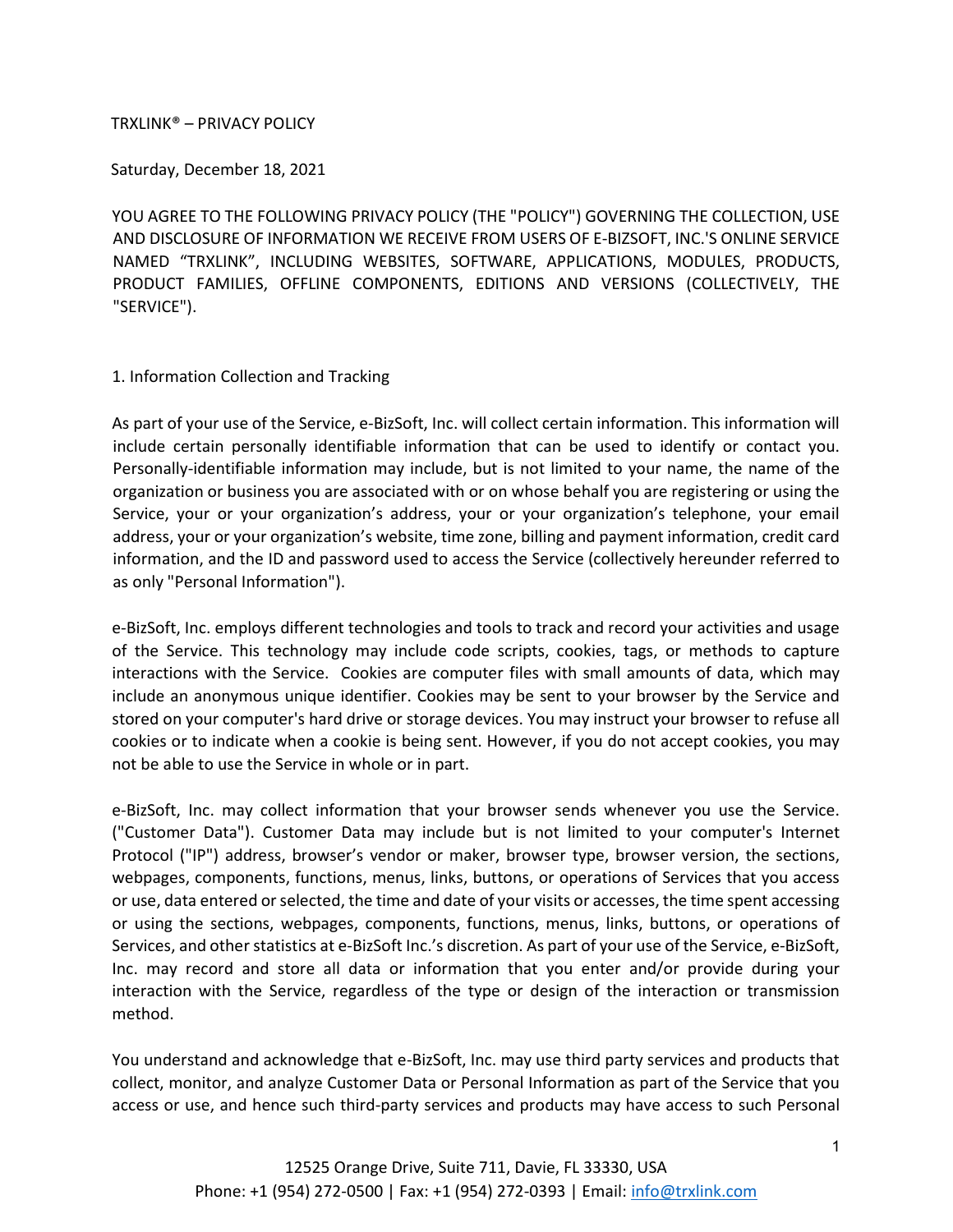Information or Customer Data. You understand and acknowledge that e-BizSoft, Inc. may also access third party services and products that already store your Customer Data or Personal Information as part of the Service, and hence e-BizSoft, Inc. may have access to such Personal Information or Customer Data.

# 2. Information Usage

e-BizSoft, Inc. collects all information to allow you to use the Service properly, improve the quality of the Service, improve the scope of the Service, and charge you for your usage of the Service.

e-BizSoft, Inc. reserves the right to modify its privacy and security policies in its reasonable discretion from time to time. e-BizSoft, Inc. occasionally may need to notify all users of the Service (whether or not they have opted out as described above) of important announcements regarding the operation of the Service using Personal Information. If you become a paying customer of the Service, you agree that e-BizSoft, Inc. can disclose the fact that you are a paying customer and the edition of the Service that you are using, based on Personal Information, in whole or in part thereof. e-BizSoft, Inc. may use your Personal Information to contact you with newsletters, marketing or promotional materials and other information.

You acknowledge that e-BizSoft, Inc. may modify at its sole discretion the Customer Data and Personal Information that you provide to create new data or information that was not provided by you. e-BizSoft, Inc. may also access the user ID(s) you have created to access the Service to assist you with troubleshooting problems, issues, or questions that you present regarding the usage of the Service. e-BizSoft, Inc. would not access your password(s); however, e-BizSoft, Inc. may reset or change your password(s), if needed, in matters related to your security, the security of the Service, or when troubleshooting problems, issues, or questions to assist you.

# 3. Account Information and Data Ownership

e-BizSoft, Inc. does not own any data, information, or material that you enter or submit to the Service including Customer Data or Personal Information. e-BizSoft, Inc. shall not be responsible or liable for the deletion, correction, destruction, damage, loss, or failure to store any Customer Data or Personal Information.

# 4. Modification

This Policy is effective as of the date noted and will remain in effect except with respect to any changes in its provisions in the future, which will be in effect immediately after being posted in the Service, or through other channels or methods of notification at the discretion of e-BizSoft, Inc. e-BizSoft, Inc. reserves the right to update or change this Policy at any time, in whole or in part, and you should check this Policy periodically. Your continued use of the Service after e-BizSoft Inc. posts any modifications to the Policy will constitute your acknowledgment of the modifications and your consent to abide and be bound by the modified Policy.